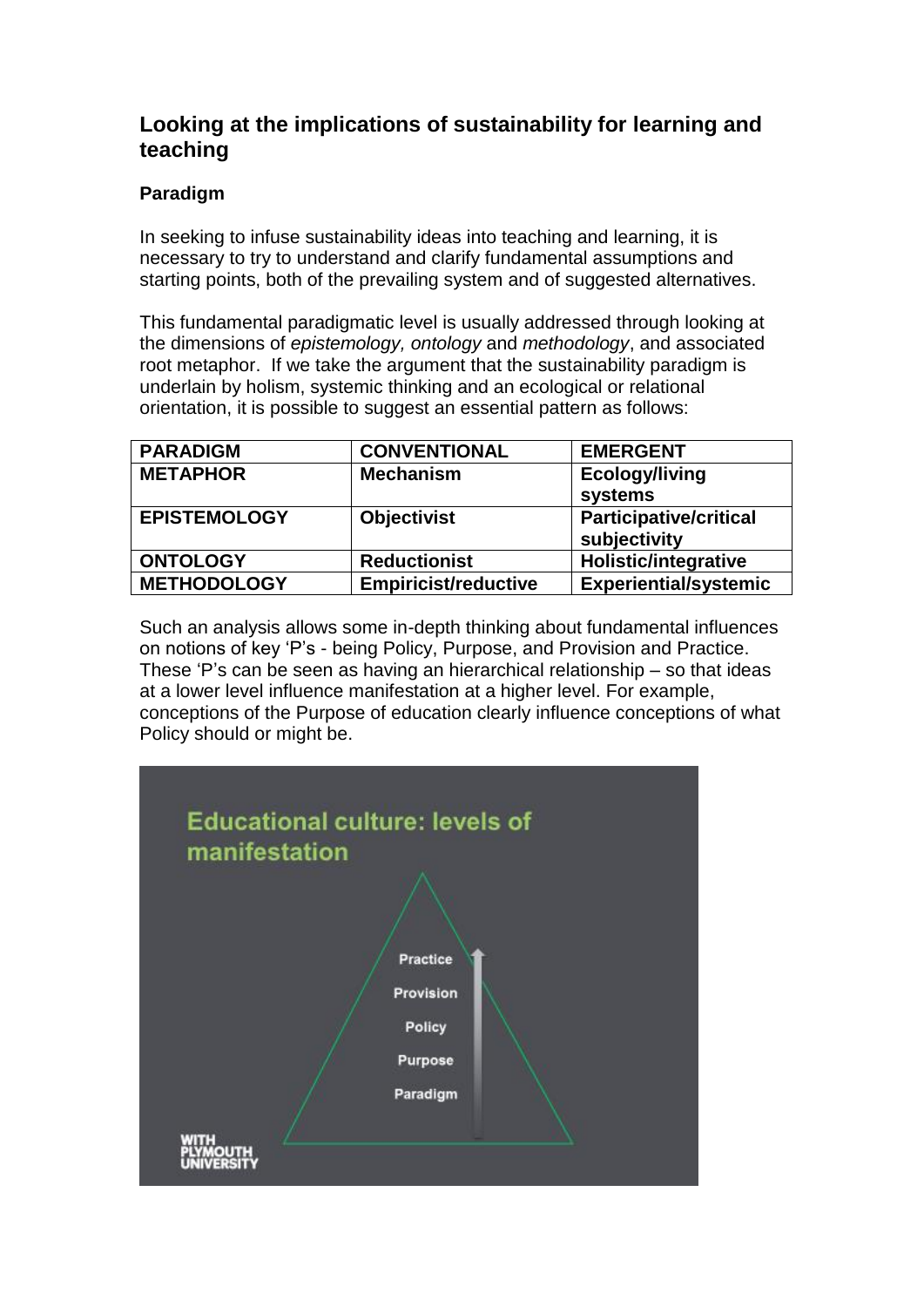Similarly, a conventional educational paradigm gives rise to qualitatively different educational purposes, policies and practices, compared to a more systemic and ecological framework.

So we can suggest polar tables as 'thinking tools' and discussion starters, on various aspects of an institution's operation. The following is revised and expanded from Sterling 2001, 59.

| <b>CONVENTIONAL VIEW</b>                                                                        | <b>ECOLOGICAL VIEW</b>                                                                                  |  |  |
|-------------------------------------------------------------------------------------------------|---------------------------------------------------------------------------------------------------------|--|--|
| <b>LEARNING AND PEDAGOGY</b>                                                                    |                                                                                                         |  |  |
|                                                                                                 |                                                                                                         |  |  |
| View of teaching and learning                                                                   |                                                                                                         |  |  |
| Transmissive/instructive                                                                        | Transformative/constructive<br>$\bullet$                                                                |  |  |
| Product and output oriented: qualifications,<br>papers published, graduates etc                 | Process and outcome oriented: more<br>$\bullet$<br>emphasis on process, capacity building and           |  |  |
|                                                                                                 | action                                                                                                  |  |  |
| Curriculum is prescriptive and predetermined                                                    | Curriculum is indicative and partially<br>$\bullet$<br>emergent                                         |  |  |
| Emphasis on theory                                                                              | Emphasis on experience linking theory and<br>$\bullet$<br>practice dynamically                          |  |  |
| Emphasis on teaching through delivery                                                           | Systemic view and co-inquiry: teachers also<br>learners, learners also teachers                         |  |  |
| Functional competence valued                                                                    | Functional, critical and creative competencies<br>$\bullet$<br>valued                                   |  |  |
| <b>View of learner</b>                                                                          |                                                                                                         |  |  |
| As a cognitive being                                                                            | As a whole person with full range of needs<br>and capacities                                            |  |  |
| Deficiency model<br>$\bullet$                                                                   | Appreciative view: existing knowledge,<br>$\bullet$<br>beliefs, feelings, skills etc valued             |  |  |
| Learners largely undifferentiated<br>$\bullet$                                                  | Differentiated needs recognised<br>$\bullet$                                                            |  |  |
| Intellect valued<br>٠                                                                           | Intellect, intuition, and capability valued<br>$\bullet$                                                |  |  |
| Logical and linguistic intelligence<br>$\bullet$<br>emphasised                                  | Multiple intelligences worked with<br>$\bullet$                                                         |  |  |
| Teachers as experts or technicians<br>$\bullet$                                                 | Teachers as reflective practicioners,<br>$\bullet$<br>facilitators and change agents                    |  |  |
| Learners as individuals                                                                         | Groups, organisations and communities also<br>$\bullet$<br>learn                                        |  |  |
| <b>Teaching and learning styles</b>                                                             |                                                                                                         |  |  |
| Teacher as expert<br>$\bullet$                                                                  | Teacher as reflective practitioner engaged in<br>$\bullet$<br>continous action research                 |  |  |
| Teaching is staff based and theory driven<br>$\bullet$                                          | Teaching includes outside input, real world<br>$\bullet$<br>experience and is issues driven             |  |  |
| Emphasis on cognitive experience of learner                                                     | Affective, spiritual, manual and physical<br>$\bullet$<br>experience of learner is recognised           |  |  |
| Passive instruction, teacher centered                                                           | Active learning styles, student centered<br>$\bullet$                                                   |  |  |
| Non-critical inquiry<br>$\bullet$                                                               | Critical, appreciative and creative inquiry<br>$\bullet$                                                |  |  |
| Individual inquiry<br>$\bullet$                                                                 | Cooperative inquiry<br>$\bullet$                                                                        |  |  |
| Restricted range of methods with didactic<br>methods being most common                          | Wide range of methods and tools used<br>$\bullet$                                                       |  |  |
| <b>View of learning</b>                                                                         |                                                                                                         |  |  |
| Purposes of learning are unstated or narrowly<br>defined (eg. as preparation for economic life) | Purposes of learning are ethical and stated as<br>$\bullet$<br>such in relation to contemporary social, |  |  |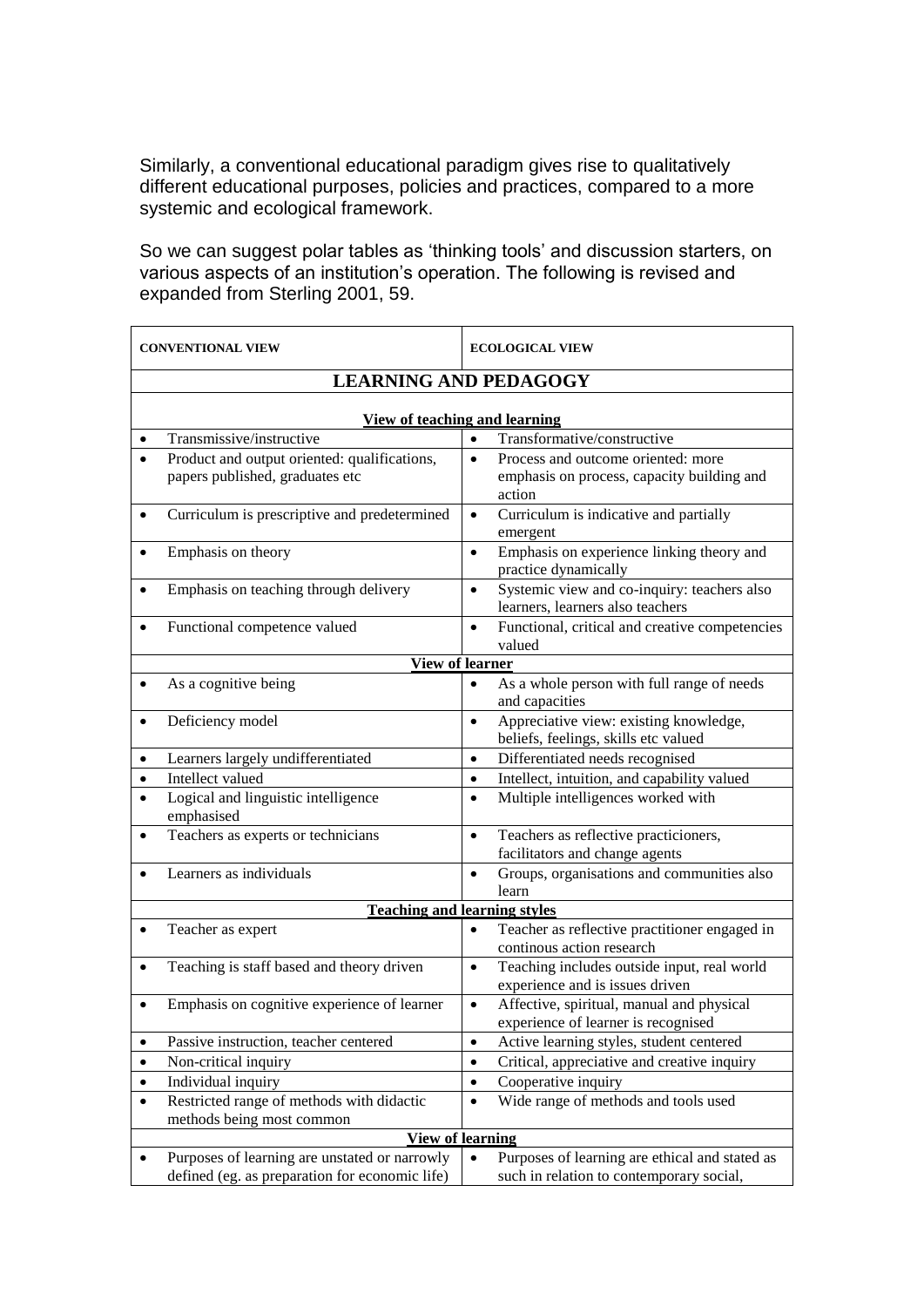|                                                                                          | economic and ecological contexts and major<br>issues of sustainability, viability, and futures                           |
|------------------------------------------------------------------------------------------|--------------------------------------------------------------------------------------------------------------------------|
| Simple learning (first order)                                                            | Also critical and epistemic learning<br>(second/third order)                                                             |
| Non-reflexive, causal                                                                    | Reflexive, iterative                                                                                                     |
| Emphasis on knowledge accumulation                                                       | Emphasis on ability to handle knowledge<br>critically and appropriately                                                  |
| Meaning is given                                                                         | Meaning is constructed and negotiated                                                                                    |
| Little sense of community as a learning<br>system, or of the wider learning organisation | Aspiration to design critical learning systems<br>and communities, and develop capacity of the<br>learning organisation. |
| Learning needs to be effective                                                           | Needs to be meaningful and aspires to be<br>transformational                                                             |
| No sense of emergence in the learning<br>$\bullet$<br>environment/system                 | Strong sense of emergence in the learning<br>environment/system                                                          |

It is possible to extend this model to other areas including curriculum, evaluation and assessment, and management.

This model implies the desirability of a *change of emphasis* from the left hand column to the right hand, but does not imply the negation or wholesale rejection of the conventional paradigm – even if this were possible.

### **Implications for University of Plymouth**

The polar model above provides a summary template for evaluating how far the existing Teaching and Learning Strategy reflects either paradigm, and some outline quidance on what a transition towards a more sustainability-oriented teaching and learning policy might entail.

#### **Other important dimensions**

Other critical aspects that are germane to this task include:

- A clear rationale for sustainability, not least the ecological-social-economic context
- A change theory or strategy for any reorientation of policy and practice in the university
- Examples of knowledge, skills and values that are being reflected in the 'sustainability literacy' debate re graduate attributes (eg. HEA 2006).

#### **Stephen Sterling 23/2/06**

#### **References**

Sterling, S, (2001) *Sustainable Education – Re-Visioning Learning and Change,* Green Books, Totnes. ISBN 1 870098 99 4